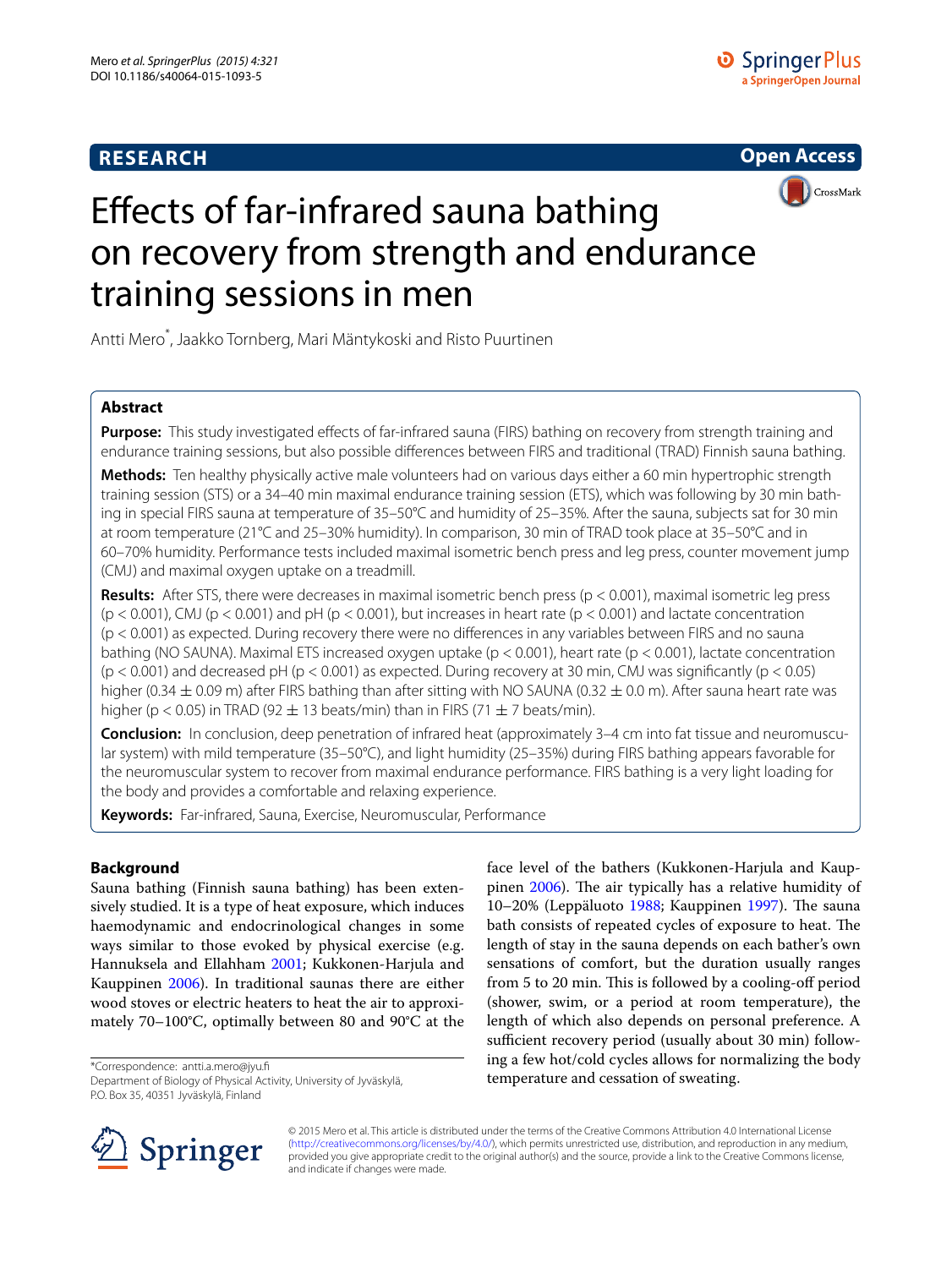Some people find the aforementioned practice uncomfortable. In contrast, far-infrared saunas (FIRS) heat to 40–60°C and provide a more comfortable and relaxing experience (Beever [2009](#page-6-4)). These saunas utilize 120-V infrared elements, similar to the infrared warmers on neonatal resuscitation beds, to radiate heat with a wavelength of around 10  $\mu$ m. As infrared heat penetrates more deeply (approximately 3–4 cm into fat tissue and the neuromuscular system) than warmed air (only a few millimeters), users develop a more vigorous sweat at a lower temperature than they would in traditional saunas. Consequently, the cardiovascular demand imparted by thermoregulatory homeostasis (sweating, vasodilation, decreased afterload, increased heart rate, and increased cardiac output) is aerobically very light (Beever [2009](#page-6-4)).

In athletes, the traditional sauna has some positive effects on thermoregulation, if the competition is in a hot environment (Tyka et al. [2008\)](#page-6-5). Also, during weightreduction, sauna bathing has been used successfully (Viitasalo et al. [1987;](#page-6-6) Karila et al. [2008\)](#page-6-7). In the recovery from physical exercise, sauna bathing has been used despite it seems that some other methods such as light aerobic exercise, nutrition, massage, sleep, rest are more efficient (e.g. Bompa and Haff [2009\)](#page-6-8). The role of traditional sauna bathing has been more recreational and relaxing in nature. The warm temperatures and cooling-off periods may relax muscles, nerves and blood vessels. This can produce a sensation of calm and relaxation in some people. Conversely, the role of FIRS on recovery has not been scientifically studied. Therefore, the first aim of the present study was to investigate effects of FIRS bathing on recovery from strength training and endurance training sessions. The rationale is primarily based on the fact that the infrared heat penetrates very deeply (approx. 3–4 cm) into the neuromuscular system. This may have positive effects on the neuromuscular system during recovery. The second aim was to study possible differences between FIRS and traditional (TRAD) Finnish sauna bathing.

## **Methods**

#### **Subjects**

The subjects were 10 healthy male volunteers, who were accustomed to weekly sauna baths. All subjects were physical education students and were involved in recreational physical activity during the previous months. Before the actual experiments, their healthstatus was checked by a health questionnaire. The subjects had a mean age of  $25.3 \pm 8.4$  years, mean height of  $1.78 \pm 0.07$  m, mean body mass of 79.6  $\pm$  7.5 kg, mean hemoglobin of 160  $\pm$  10 g/l, and mean hematocrit of  $0.46 \pm 0.02$ .

#### **Experimental procedure**

The subjects participated in six sauna bath experiments each one separated by 1 week. On the morning, at 08–09 AM, of the experimental sauna bath days (in March– April), the subjects arrived to the lab after 10–12 h fasting. First a fasting blood sample was obtained (basic health parameters not shown here) and then they had a light breakfast. At least 1 h after eating all sauna measurements were performed between 09–12 AM. No food, drink (except 5 dl water in the sauna) or smoking was allowed until the end of the experiment. No other own sauna baths were allowed during the whole study period. Furthermore, strenuous exercise was not allowed for 3 days and alcohol for 2 days before the experimental sessions.

In the first experiment, the subjects had 30 min FIRS bathing and then were sat for 30 min at room temperature of 21°C and humidity of 25–30%. Thereafter, the subjects were familiarized with treadmill running, counter movement jump (CMJ), and their one repetition maximum (1RM) in bench press and in bilateral leg press were measured. The next four experiments (strength training session plus FIRS 30 min, strength training session plus no sauna 30 min, endurance training session plus FIRS 30 min, endurance training session plus no sauna 30 min; Figure [1\)](#page-2-0) were performed in a randomized order. At the end of each experiment, the subjects sat for 30 min at room temperature. In the last experiment the subjects had 30 min traditional sauna bathing (TRAD) and then sat for 30 min at room temperature.

## **FIRS and TRAD sauna bath**

Far-infrared sauna bathing occurred sitting in a special FIRS sauna (Radiant FIRS SGC1210BR, Harvia Ltd, Muurame, Finland). Its width is 1.20 m, depth 1.05 m, height 1.91 m, and voltage 230-V. The type of radiator is carbon fibre and the emitted wavelength is  $4-17 \mu m$ . The temperature in FIRS sauna was set at 35–50°C (35°C at the level of legs and 50°C at the bather's face) and relative humidity of 25–35%, respectively. In TRAD, the electrically heated sauna temperature was similar 35–50°C, but relative humidity was increased to 60–70% by throwing water on the hot rocks of the sauna heater. In both saunas the subjects were sitting wearing only shorts and they had to drink 5 dl water during 30 min bathing.

## **Strength training session (STS), isometric strength tests (ISTs), and counter movement jump (CMJ)**

A 10 min warm-up consisted both 5 min riding a bicycle with heart rate between 120 and 140 beats/min and 5 min dynamic stretching exercises for whole body. After that, the STS lasted 60 min including dynamic hypertrophic training in bilateral bench press and in bilateral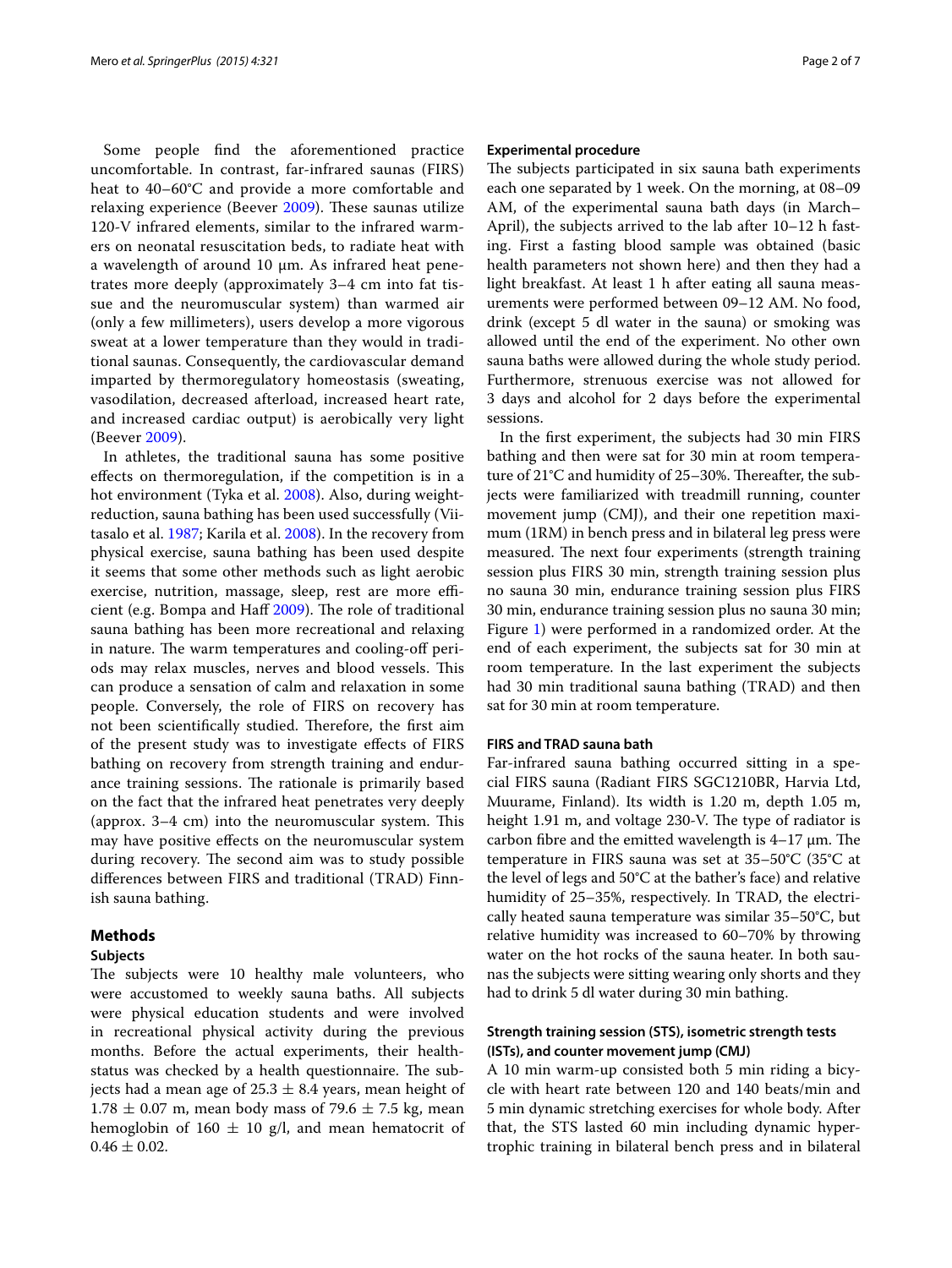

<span id="page-2-0"></span>leg press and also IST performances in bench press and in leg press. ISTs were performed before and after the training session, as well as following 30 min of FIRS bath or sitting. The bilateral leg IST was performed on an electromechanical dynamometer (David 210, David Health Solutions Ltd., Helsinki, Finland) using three single maximal trials with 2 min recovery between each test. Similarly the maximal bench press performance was measured on an electromechanical dynamometer (Bench Press, Department of Biology of Physical Activity, Jyväskylä, Finland). The arm angle was 90° in bench press and knee angle was 110° in leg press. Maximal CMJ was performed on a contact mat (Newtest Ltd., Oulu, Finland) three times at each measurement point with a recovery of 3 min. The vertical rise of center of gravity was calculated from flight time (Komi and Bosco [1978](#page-6-9)). The best result out of three trials was selected in CMJ and in ISTs.

The dynamic bench press and dynamic leg press training included  $5 \times 10$ RM with a load, which was evaluated according to the 1RM test in pretest. If the subject could not succeed in the last repetitions in a set the researcher assisted slightly to enable the subject to complete all 10 reps. Recovery was 2 min between sets. Each subject carried out the STS at the same time in the morning in both STS experiments and used similar absolute weights in the dynamic training.

#### Endurance training session (ETS), VO<sub>2</sub> and heart rate

A 10 min warm-up consisted both 5 min riding a bicycle with heart rate between 120 and 140 beats/min and 5 min dynamic stretching exercises for whole body. After that, the ETS lasted 34–40 min including 10 min light aerobic work on a bicycle and then running on a treadmill until

exhaustion (range 24–30 min). The treadmill exercise began with an 8 km/h speed and 1° angle of the treadmill. Thereafter, the speed was increased by 1 km/h after every 3 min. All subjects were voluntarily exhausted between 24 and 30 min. During running, gaseous exchange was measured using Sensor Medics Breath Gas Analyzer (Vmax series 229, California, USA). The device was calibrated before every measurement and  $VO<sub>2</sub>$  was determined as a mean from the final 30 s of every stage. Heart rate was measured by a Polar heart rate monitor (Polar Electro Oy, Kempele, Finland). The same ISTs and CMJ tests were performed before and after exercise and following 30 min of FIRS bath or sitting.

#### **Blood pressure**

Brachial systolic and diastolic blood pressures were measured from the arm with an electronic blood pressure monitor (Omron M1, Normomedical Ltd, Helsinki, Finland).

#### **Blood collection and analysis**

Blood samples were drawn from the antecubital vein in a sitting position. Analysis included hemoglobin (Hb), serum total testosterone, cortisol, growth hormone, lactate, and pH. Serum samples were kept frozen at −80°C until analyzed. Two milliliters of blood were taken in K2 EDTA tubes (Terumo Medical Co., Leuven, Belgium) for measurements of Hb concentration with a Sysmex KX 21N Analyzer (Sysmex Co., Kobe, Japan). For the determination of serum hormone concentrations, five milliliters of blood were taken into serum separator tubes and the concentrations were analyzed by an immunometric chemiluminescence method with Immulite<sup>®</sup> 1000 (DPC, Los Angeles, USA). The sensitivities of the assays were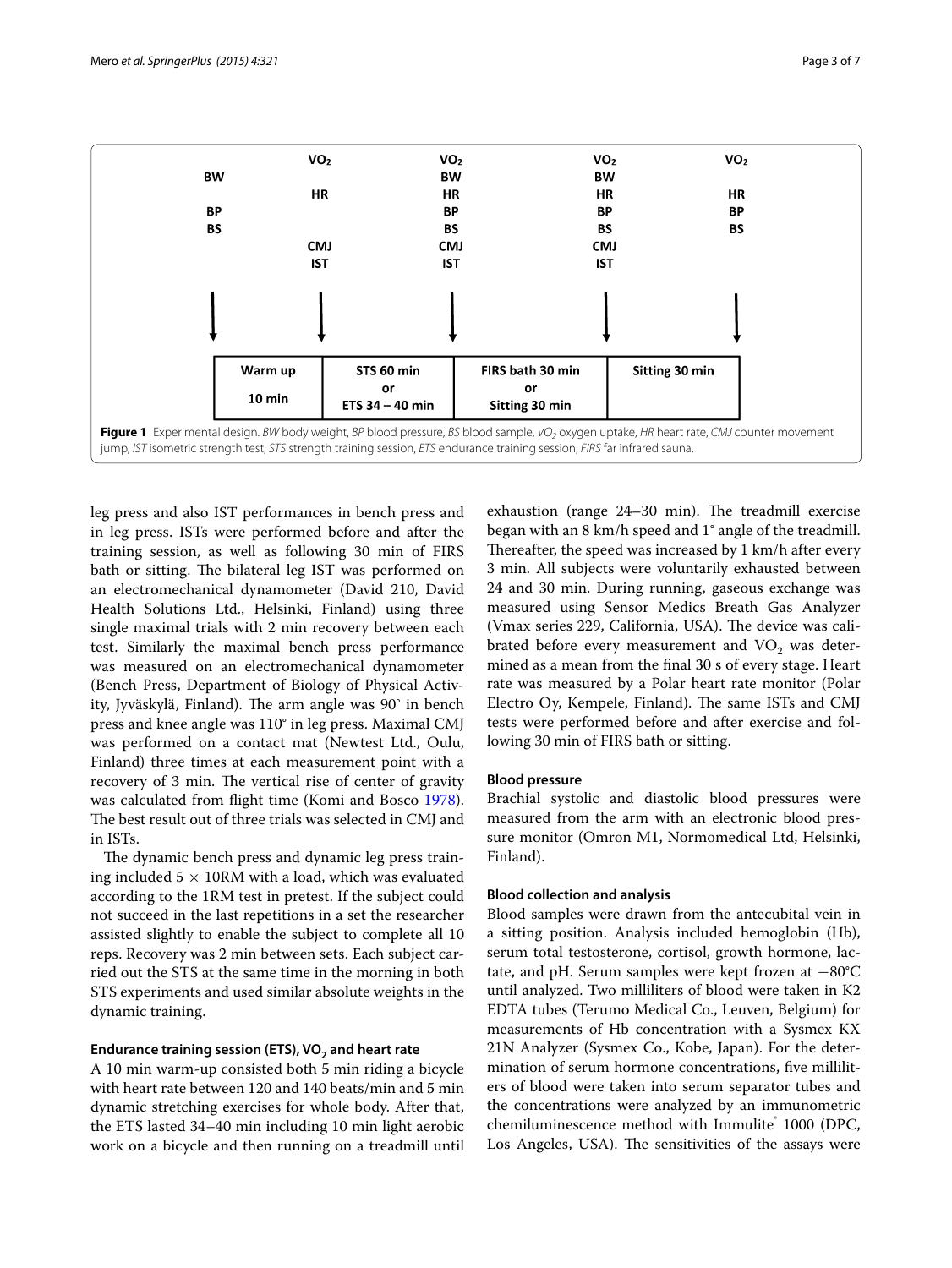0.5 nmol/l for testosterone, 5.5 nmol/l for cortisol, and 2.6 µg/l for growth hormone. The intra-assay coefficient of variation (CV) was 5.7% for testosterone, 4.6% for cortisol, and 4.2% for growth hormone. Blood samples for lactate were obtained from the fingertip and collected into capillary tubes (20 µl), which were placed in a 1 ml hemolyzing solution and analysed automatically after the completion of testing according to the manufacturer's instructions (EKF diagnostic, C-line system, Biosen, Germany). pH was analyzed with IL GEM Premier 3000 Blood Gas System (Instrumentation Laboratory, Lexington, MA, USA). The intra-assay CV was 0.1% for pH.

#### **Statistics**

Before applying statistical methods, the data was checked for normality by Shapiro–Wilk's test and the homogeneity of variances by Levene's test. Then statistical analyses were performed with PAWS Statistics version 20.0 for Windows (SPSS, Inc, Chicago, IL, USA). Differences between conditions were determined through one-way ANOVA. Bonferroni correction was used as a post hoc test. Data are presented as mean  $\pm$  SD. The statistical difference was considered to be significant at the  $p < 0.05$ level.

## **Results**

## **FIRS and TRAD**

Table [1](#page-3-0) presents the results for FIRS and TRAD. After sauna, heart rate was higher ( $p < 0.05$ ) in TRAD (92  $\pm$  13 beats/min) than in FIRS (71  $\pm$  7 beats/min). Serum cortisol decreased in both FIRS and in TRAD being at the lowest  $(p < 0.05)$  at the end of recovery. Serum growth hormone increased in both FIRS and in TRAD and was highest ( $p < 0.05$ ) after sauna and at 30 min of recovery.

## **STS, FIRS and recovery sitting**

The average training session work load of the subjects was in bench press  $2,505 \pm 346$  kg and in leg press  $7,583 \pm 998$  kg. Maximal isometric bench press,

<span id="page-3-0"></span>

|  | Table 1 $\,$ Measured variables in 30 min FIRS bathing and in 30 min traditional (TRAD) sauna bathing (mean $\pm$ SD) |  |  |  |
|--|-----------------------------------------------------------------------------------------------------------------------|--|--|--|
|--|-----------------------------------------------------------------------------------------------------------------------|--|--|--|

| Variable                    | Before sauna    | 15 min in sauna            | After sauna             | Recovery 30 min              |  |  |
|-----------------------------|-----------------|----------------------------|-------------------------|------------------------------|--|--|
| Body mass (kg) <sup>a</sup> |                 |                            |                         |                              |  |  |
| <b>FIRS</b>                 | 79.7 ± 7.1      |                            | 79.4 ± 7.5              |                              |  |  |
| <b>TRAD</b>                 | $80.6 \pm 8.6$  |                            | $80.1 \pm 8.6$          |                              |  |  |
| Hemoglobin (g/l)            |                 |                            |                         |                              |  |  |
| <b>FIRS</b>                 | $159 \pm 10$    | $157 + 10$                 | $157 + 9$               | $156 \pm 9$                  |  |  |
| <b>TRAD</b>                 | $158 + 8$       | $160 \pm 8$                | $160 + 9$               | $159 \pm 8$                  |  |  |
| Heart rate (beats/min)      |                 |                            |                         |                              |  |  |
| <b>FIRS</b>                 | $70 \pm 9$      | $72 \pm 9$                 | $71 \pm 7$              | $64 \pm 7$                   |  |  |
| <b>TRAD</b>                 | $71 \pm 8$      | $81 \pm 10$                | $92 \pm 13^c$           | $68 \pm 9$                   |  |  |
| Blood pressure (mm Hg)      |                 |                            |                         |                              |  |  |
| FIRS systolic               | $138 \pm 13$    | $127 \pm 14$               | $129 \pm 11$            | $129 \pm 12$                 |  |  |
| FIRS diastolic              | $83 \pm 15$     | $73 \pm 13$                | $77 \pm 11$             | 78 ± 10                      |  |  |
| TRAD systolic               | $133 \pm 13$    | $129 \pm 14$               | $133 \pm 11$            | $127 \pm 12$                 |  |  |
| TRAD diastolic              | $76 \pm 15$     | $74 \pm 13$                | $75 \pm 11$             | $82 \pm 10$                  |  |  |
| pH                          |                 |                            |                         |                              |  |  |
| <b>FIRS</b>                 | $7.40 \pm 0.03$ | $7.42 \pm 0.02$            | $7.42 \pm 0.02$         | $7.40 \pm 0.02$              |  |  |
| <b>TRAD</b>                 | $7.41 \pm 0.02$ | $7.43 \pm 0.02$            | $7.43 \pm 0.03$         | $7.42 \pm 0.02$              |  |  |
| Testosterone (nmol/l)       |                 |                            |                         |                              |  |  |
| <b>FIRS</b>                 | $18.8 \pm 4.7$  | $18.3 \pm 5.3$             | $17.9 \pm 5.1$          | $18.9 \pm 6.3$               |  |  |
| <b>TRAD</b>                 | $20.0 \pm 5.3$  | $18.7 \pm 3.5$             | $21.0 \pm 5.6$          | $19.8 \pm 5.5$               |  |  |
| Cortisol (nmol/l)           |                 |                            |                         |                              |  |  |
| <b>FIRS</b>                 | $399 \pm 88$    | $367 \pm 122$              | $354 \pm 133$           | $329 \pm 109^{\rm b}$        |  |  |
| <b>TRAD</b>                 | $546 \pm 122$   | $467 \pm 143$ <sup>b</sup> | $409 \pm 117^{b}$       | $380 \pm 127^{\rm b}$        |  |  |
| Growth hormone (µg/l)       |                 |                            |                         |                              |  |  |
| <b>FIRS</b>                 | $0.7 \pm 1.3$   | $5.2 \pm 12.6$             | $5.4 \pm 5.1^{\circ}$   | $11.2 \pm 8.0^{\rm b}$       |  |  |
| <b>TRAD</b>                 | $0.6 \pm 0.6$   | $6.9 \pm 8.7$              | $19.4 \pm 26.1^{\circ}$ | $11.9 \pm 20.0$ <sup>b</sup> |  |  |

<sup>a</sup> Subjects drank 0.5 dl water in sauna which is included in body mass.

 $<sup>b</sup>$  Significantly (p < 0.05) different from before value.</sup>

 $c$  Significantly (p < 0.05) different from FIRS after sauna value.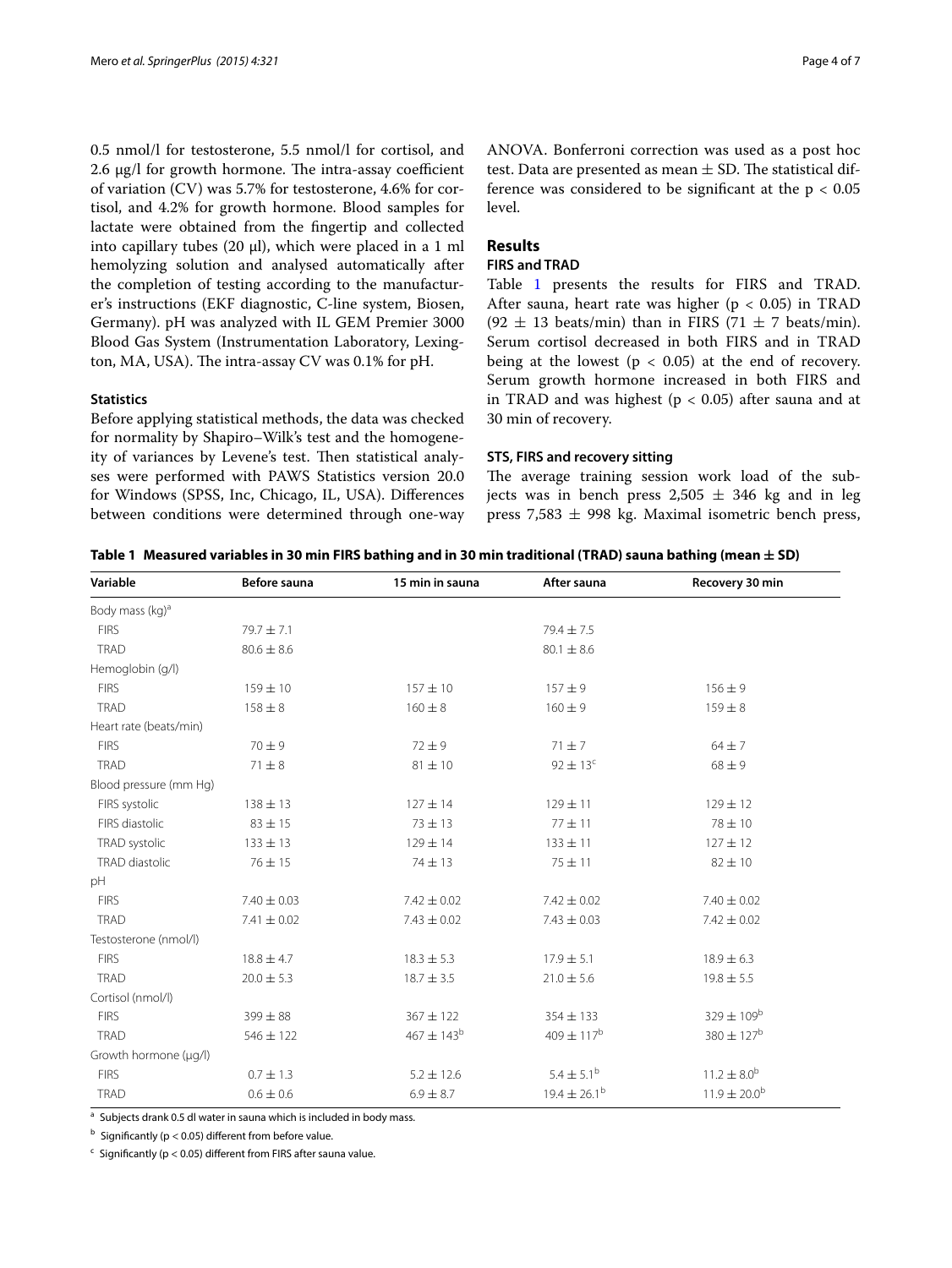maximal isometric leg press and CMJ decreased significantly  $(p < 0.001)$  after STS, but there were no differences between FIRS and NO SAUNA (Table [2\)](#page-4-0). Also, in the other variables there were expected but similar changes after STS in the groups.

<span id="page-4-0"></span>**Table 2 Measured variables in STS and FIRS bathing 30 min or in STS and sitting in a normal room (NO SAUNA) 30 min and in both cases during recovery sitting another 30 min (mean ± SD)**

| Variable                   | <b>Before STS</b> | After STS                    | Recovery<br>30 min           | Recovery<br>60 min          |
|----------------------------|-------------------|------------------------------|------------------------------|-----------------------------|
| Isometric bench press (kg) |                   |                              |                              |                             |
| <b>FIRS</b>                | $96.6 \pm 14.6$   | 78.9 ± 12.4 <sup>a</sup>     | 83.7 $\pm$ 13.2 <sup>a</sup> |                             |
| NO SAUNA                   | $97.2 \pm 15.9$   | $80.3 \pm 12.7$ <sup>a</sup> | $84.6 \pm 13.1^a$            |                             |
| Isometric leg press (kg)   |                   |                              |                              |                             |
| <b>FIRS</b>                | $428 + 79$        | $374 \pm 70^{\circ}$         | $383 \pm 78^{\circ}$         |                             |
| NO SAUNA                   | $424 \pm 70$      | $362 \pm 69^{\circ}$         | $372 \pm 83^{\circ}$         |                             |
| Heart rate (beats/min)     |                   |                              |                              |                             |
| <b>FIRS</b>                | $68 + 10$         | $129 \pm 16^{\circ}$         | $87 + 10$                    | $77 + 10$                   |
| <b>NO SAUNA</b>            | $67 \pm 8$        | $125 \pm 8^a$                | $76 \pm 8$                   | $67 \pm 8$                  |
| Blood pressure (mm Hq)     |                   |                              |                              |                             |
| FIRS systolic              | $130 \pm 13$      | $158 \pm 15^{\circ}$         | $129 \pm 13$                 | $128 \pm 12$                |
| FIRS diastolic             | $74 + 9$          | $75 \pm 18$                  | $76 \pm 6$                   | $78 \pm 12$                 |
| NO SAUNA<br>systolic       | $132 \pm 15$      | $163 \pm 13^{a}$             | $129 \pm 10$                 | $129 \pm 12$                |
| NO SAUNA<br>diastolic      | $74 + 9$          | $75 \pm 18$                  | $76 \pm 6$                   | $78 \pm 12$                 |
| рH                         |                   |                              |                              |                             |
| <b>FIRS</b>                | $7.41 \pm 0.02$   | $7.32 \pm 0.06^a$            | $7.42 \pm 0.02$              | $7.41 \pm 0.02$             |
| NO SAUNA                   | $7.41 \pm 0.02$   | $7.34 \pm 0.02$ <sup>a</sup> | $7.40 \pm 0.03$              | $7.41 \pm 0.02$             |
| Lactate (mmol/l)           |                   |                              |                              |                             |
| <b>FIRS</b>                | $1.8 \pm 0.9$     | $13.2 \pm 1.7^{\circ}$       | $4.4 \pm 1.6$                | $2.4 \pm 0.9$               |
| NO SAUNA                   | $2.6 \pm 1.7$     | $12.1 \pm 1.9^a$             | $3.8 \pm 0.8$                | $2.5 \pm 0.7$               |
| Testosterone (nmol/l)      |                   |                              |                              |                             |
| <b>FIRS</b>                | $18.1 \pm 5.2$    | $22.7 \pm 6.5^{\circ}$       | $20.3 \pm 5.4$               | $20.1 \pm 5.9$              |
| NO SAUNA                   | $18.5 \pm 7.5$    | $22.3 \pm 6.4^b$             | $20.5 \pm 7.5$               | $19.8 \pm 7.4$              |
| Cortisol (nmol/l)          |                   |                              |                              |                             |
| <b>FIRS</b>                | $471 \pm 162$     | $449 \pm 159$                | $435 \pm 213$                | $368 \pm 242^{\circ}$       |
| NO SAUNA                   | $467 + 197$       | 441 ± 216                    | $401 \pm 219$                | $320 \pm 189^{\rm b}$       |
| Growth hormone (µg/l)      |                   |                              |                              |                             |
| <b>FIRS</b>                | $0.2 \pm .0.2$    | $43.3 \pm 36.6^a$            | $16.6 \pm 12.2^b$            | $6.5 \pm 7.0$               |
| NO SAUNA                   | $1.3 \pm 3.5$     | $40.5 \pm 41.9^a$            | $13.5 \pm 17.3^b$            | $6.6 \pm 8.8$               |
| Body mass (kg)             |                   |                              |                              |                             |
| <b>FIRS</b>                | $81.1 \pm 6.3$    | $80.8 \pm 6.2$               | $80.7 \pm 6.2$ <sup>c</sup>  | $80.6 \pm 6.2$ <sup>c</sup> |
| NO SAUNA                   | $80.9 \pm 6.6$    | $80.6 \pm 6.6$               | $80.5 \pm 6.6$               | $80.5 \pm 6.6$              |
| CMJ(m)                     |                   |                              |                              |                             |
| <b>FIRS</b>                | $0.37 \pm 0.05$   | $0.33 \pm 0.05^{\circ}$      | $0.34 \pm 0.05^{\circ}$      |                             |
| NO SAUNA                   | $0.37 \pm 0.06$   | $0.33 \pm 0.07$ <sup>a</sup> | $0.33 \pm 0.08$ <sup>a</sup> |                             |

 $a$  Significantly (p < 0.001) different from before value.

 $<sub>b</sub>$  Significantly (p < 0.05) different from before value.</sub>

 $\epsilon$  Subjects drank 0.5 dl water in sauna which is included in body mass.

#### **ETS, FIRS and recovery sitting**

Table [3](#page-4-1) presents the results for ETS and FIRS 30 min bathing or for ETS and sitting in a normal room (NO SAUNA) 30 min and, in both cases, during recovery sitting another 30 min. Maximal ETS increased heart rate ( $p < 0.001$ ), lactate concentration ( $p < 0.001$ ) and decreased pH ( $p < 0.001$ ) as expected in both groups.

<span id="page-4-1"></span>**Table 3 Measured variables in ETS and FIRS bathing 30 min or in ETS and sitting in a normal room (NO SAUNA) 30 min and in both cases during recovery sitting another 30 min (mean ± SD)**

| Variable               | <b>Before ETS</b>     | <b>After ETS</b>             | Recovery<br>30 min          | Recovery<br>60 min          |  |  |
|------------------------|-----------------------|------------------------------|-----------------------------|-----------------------------|--|--|
| $VO2$ (ml/kg/min)      |                       |                              |                             |                             |  |  |
| <b>FIRS</b>            | $5.7 \pm 0.9$         | $62.7 \pm 4.2$ <sup>a</sup>  | $5.3 \pm 0.8$               | $4.9 \pm 0.6$               |  |  |
| NO SAUNA               | $5.7 + 0.7$           | $62.9 \pm 3.5^{\circ}$       | $5.4 \pm 0.9$               | $5.0 \pm 0.6$               |  |  |
| Heart rate (beats/min) |                       |                              |                             |                             |  |  |
| <b>FIRS</b>            | $75 + 9$              | $201 \pm 11^a$               | $99 \pm 9$                  | $80 \pm 11$                 |  |  |
| NO SAUNA               | $75 + 10$             | $200 \pm 10^a$               | $93 + 11$                   | $79 + 14$                   |  |  |
| Blood pressure (mm Hg) |                       |                              |                             |                             |  |  |
| FIRS systolic          | $139 \pm 12$          | $168 + 20^{6}$               | $114 \pm 11$                | $121 \pm 8$                 |  |  |
| FIRS diastolic         | $80 + 10$             | $80 \pm 12$                  | $73 \pm 10$                 | $72 + 6$                    |  |  |
| NO SAUNA<br>systolic   | $138 + 12$            | $182 + 17^{b}$               | $125 \pm 12$                | $126 + 8$                   |  |  |
| NO SAUNA<br>diastolic  | $78 \pm 10$           | $86 \pm 17$                  | $74 \pm 10$                 | $75 \pm 6$                  |  |  |
| pH                     |                       |                              |                             |                             |  |  |
| <b>FIRS</b>            | $7.40 \pm 0.0$        | 7.30 $\pm$ 0.04 <sup>a</sup> | $7.40 \pm 0.02$             | $7.40 \pm 0.02$             |  |  |
| NO SAUNA               | $7.41 \pm 0.02$       | $7.29 \pm 0.04$ <sup>a</sup> | $7.40 \pm 0.03$             | $7.41 \pm 0.02$             |  |  |
| Lactate (mmol/l)       |                       |                              |                             |                             |  |  |
| <b>FIRS</b>            | $2.0 \pm 1.0$         | $12.0 \pm 2.7^{\circ}$       | $4.4 \pm 2.3$               | $2.1 \pm 0.4$               |  |  |
| NO SAUNA               | $1.8 \pm 0.6$         | $12.9 \pm 4.1^{\circ}$       | $4.4 \pm 2.1$               | $2.3 \pm 0.8$               |  |  |
| Testosterone (nmol/l)  |                       |                              |                             |                             |  |  |
| <b>FIRS</b>            | $18.8 \pm 3.9$        | $23.6 \pm 5.1$               | $20.6 \pm 5.1$              | $20.4 \pm 5.5$              |  |  |
| NO SAUNA               | $18.5 \pm 4.4$        | $23.5 \pm 6.4$               | $19.5 \pm 6.7$              | $18.0 \pm 4.7$              |  |  |
| Cortisol (nmol/l)      |                       |                              |                             |                             |  |  |
| <b>FIRS</b>            | $531 \pm 151$         | $640 \pm 132$                | $601 \pm 121$               | 491 ± 132                   |  |  |
| NO SAUNA               | $519 \pm 117$         | $639 \pm 112$                | $616 \pm 196$               | $609 \pm 211$               |  |  |
|                        | Growth hormone (µg/l) |                              |                             |                             |  |  |
| <b>FIRS</b>            | $2.2 \pm .0.9$        | $65.5 \pm 41.6^a$            | $26.6 \pm 11.2^b$           | $7.5 \pm 8.0$               |  |  |
| NO SAUNA               | $1.5 \pm 3.8$         | $57.5 \pm 39.9^{\circ}$      | $23.5 \pm 16.3^b$           | $7.6 \pm 8.8$               |  |  |
| Body mass (kg)         |                       |                              |                             |                             |  |  |
| <b>FIRS</b>            | $79.8 \pm 7.6$        | 79.4 ± 7.4                   | 78.9 $\pm$ 7.4 <sup>c</sup> | 78.9 $\pm$ 7.4 <sup>c</sup> |  |  |
| NO SAUNA               | $79.6 \pm 7.6$        | 79.1 ± 7.5                   | 78.9 ± 7.5                  | $78.9 \pm 7.4$              |  |  |
| CMJ(m)                 |                       |                              |                             |                             |  |  |
| <b>FIRS</b>            | $0.37 \pm 0.08$       | $0.32 \pm 0.10$              | $0.34 \pm 0.09^d$           |                             |  |  |
| NO SAUNA               | $0.37 \pm 0.08$       | $0.32 \pm 0.09$              | $0.32 \pm 0.08$             | $\overline{\phantom{0}}$    |  |  |

<sup>a</sup> Significantly ( $p < 0.001$ ) different from before value.

 $<$  5 Significantly (p < 0.05) different from before value.

 $c$  Subjects drank 0.5 dl water in sauna which is included in body mass.

 $d$  Significantly (p < 0.05) different from NO SAUNA value.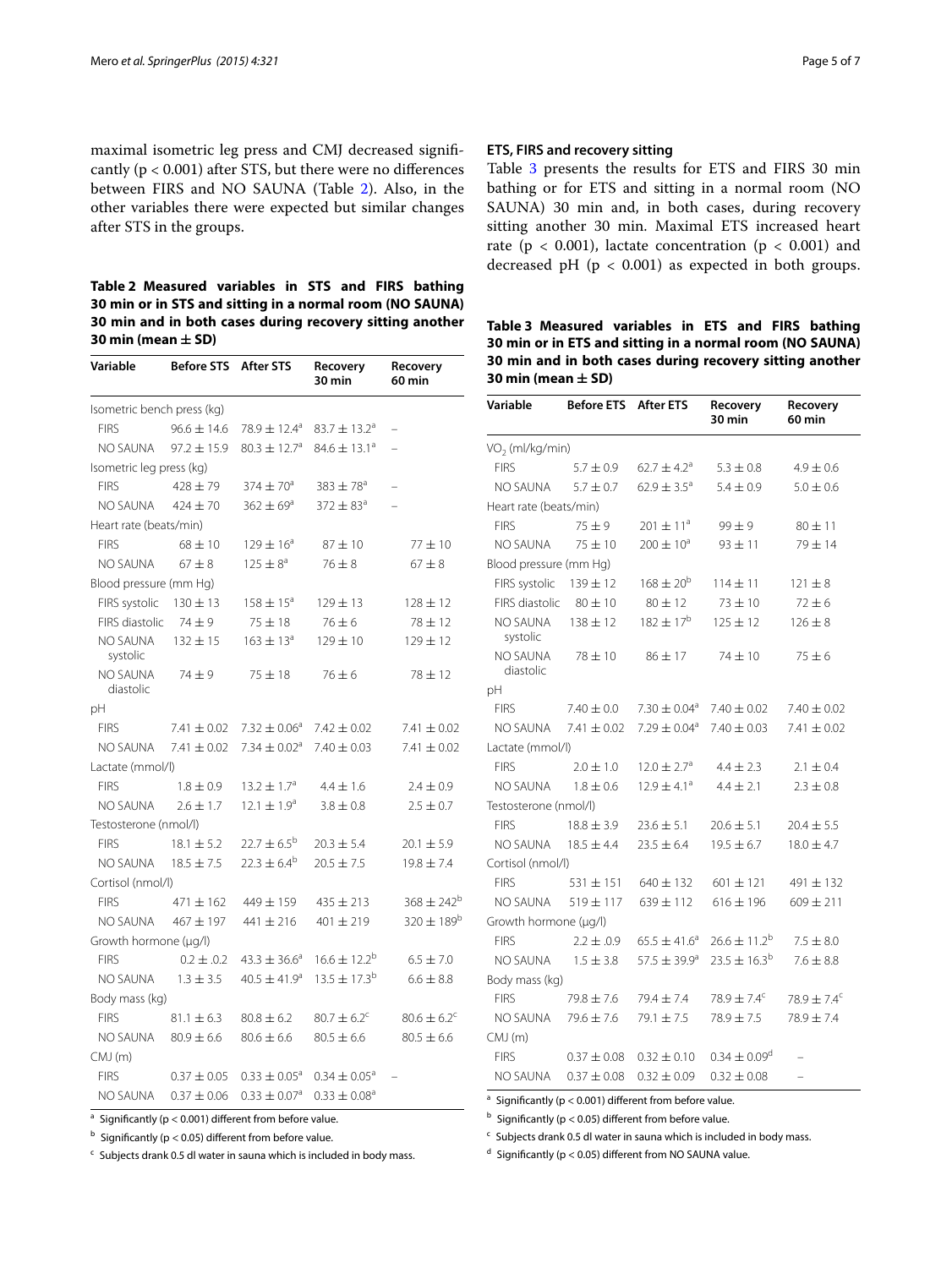CMJ after FIRS bathing was significantly ( $p < 0.05$ ) higher (0.34  $\pm$  0.09 m) than after sitting with no sauna  $(0.32 \pm 0.0 \text{ m})$ .

## **Discussion**

# **Main findings**

The main results showed that maximal isometric bench press, maximal isometric leg press and CMJ decreased strongly after STS as expected, but during recovery there were no differences in any variables between FIRS and NO SAUNA bathing. Maximal ETS increased heart rate, blood lactate concentration and decreased pH as expected. During recovery from ETS at 30 min CMJ was significantly higher after FIRS bathing than after sitting with NO SAUNA bathing. Without training sessions, heart rate was higher after TRAD sauna than after FIRS bathing.

## **FIRS, STS and ETS**

Maximal isometric strength both in legs and arms and CMJ decreased strongly after the hypertrophic type STS as expected and were not recovered after 30 min either in FIRS or in NO SAUNA condition. Also, as expected, there were large increases in heart rate, blood pressure, acidity, lactate, testosterone and growth hormone concentrations immediately after STS. All these variables were recovered at 30 min after STS except growth hormone, which recovered after 1 h. It was surprising to see a non-significant decrease in the cortisol concentration immediately after STS and at 30 min during recovery. One hour after STS the decrease was already strong. As discussed earlier, the circadian rhythm tends to strongly decrease cortisol in the morning, whereas a resistance training stimulus tends to increase an acute cortisol concentration (e.g. Kraemer and Ratamess [2005](#page-6-10)). Obviously, the overall stress of STS was not sufficient to increase the concentration in the morning. Overall, during recovery after STS there were no differences in any variables between FIRS and NO SAUNA bathing. The only trend difference  $(p = 0.11)$  between FIRS and NO SAUNA conditions was observed in CMJ, where performance was slightly better at 30 min recovery in FIRS bathing.

Oxygen uptake increased, probably to its maximum, at the end of the 34–40 min ETS. This is supported by the high heart rate values. Also, blood pressure, acidity, and lactate increased strongly at the end of ETS. All those variables recovered during 30 min and there were no differences between FIRS and NO SAUNA bathing. There were increases in the concentrations of all three hormones, but only statistically significant in growth hormone. GH concentration recovered slowly and returned to baseline 1 h after ETS. The profile of cortisol was different from STS, because it increased at the end of ETS,

although the increase was not significant. Consequently, it seems that ETS was metabolically slightly more stressful than STS, especially when heart rate was 200 beats/ min. Recovery of the legs from ETS was better with FIRS bathing, because CMJ was clearly better compared to NO SAUNA condition after 30 min. The reason for greater recovery in jumping ability may be infrared heat during 30 min penetrating deeply (approx. 3–4 cm) into fat tissue and the neuromuscular system (Beever [2009](#page-6-4)) compared to the air at room temperature 21°C and humidity 25–30% in NO SAUNA condition. Consequently, the heated force production and relaxation of the leg muscles were better. This result is partly confirmed with the result in the STS condition, although it was only a trend.

## **FIRS and TRAD sauna bathing**

In TRAD saunas there are either wood stoves or 220-V heaters (used in the present study) to heat air to 70–100°C, which then heats the bather mainly via convection. The air has a relative humidity of 10–20% (Leppäluoto [1988;](#page-6-2) Kauppinen [1997\)](#page-6-3). It is typical of a Finnish sauna to have dry air and a high temperature (Karjanoja et al. [1997\)](#page-6-11). However, many bathers in Finland throw water on the hot rocks of the sauna heater. Consequently, humidity increases strongly even up to 80%. FIRSs heat air to 50–60°C providing a more comfortable and relaxing experience (Beever [2009\)](#page-6-4). As infrared heat penetrates more deeply into fat and the neuromuscular system than warmed air, bathers develop a more vigorous sweat at a lower temperature than they would in TRAD saunas (Beever [2009](#page-6-4)). In the present study, we wanted to compare FIRS bathing to TRAD sauna bathing in a control condition using the same temperature of 35–50°C, but in TRAD sauna the relative humidity was increased to 60–70% (compared to 25–35% in FIRS) by throwing water on the hot rocks of the sauna heater. This was done, because most of the Finnish athletes and recreational people use this type of TRAD sauna bathing during recovery from intensive exercise.

Heart rate was 92 beats/min immediately after TRAD sauna bathing, which was higher than after FIRS sauna bathing (71 beats/min). The mean value of all three measurement points during recovery was 16% higher after TRAD sauna bathing. The main reason for the results is the large difference in relative humidity. There were no differences in other measured variables between the two experiments. The concentration of testosterone was unchanged after both saunas, which confirms earlier studies (Leppäluoto et al. [1986;](#page-6-12) Kukkonen-Harjula et al. [1989](#page-6-13)). It is interesting to observe decreases in cortisol concentrations during recovery from these two light "aerobic" sauna conditions, which may partly be due to the early morning time between 09–12 AM. It is known